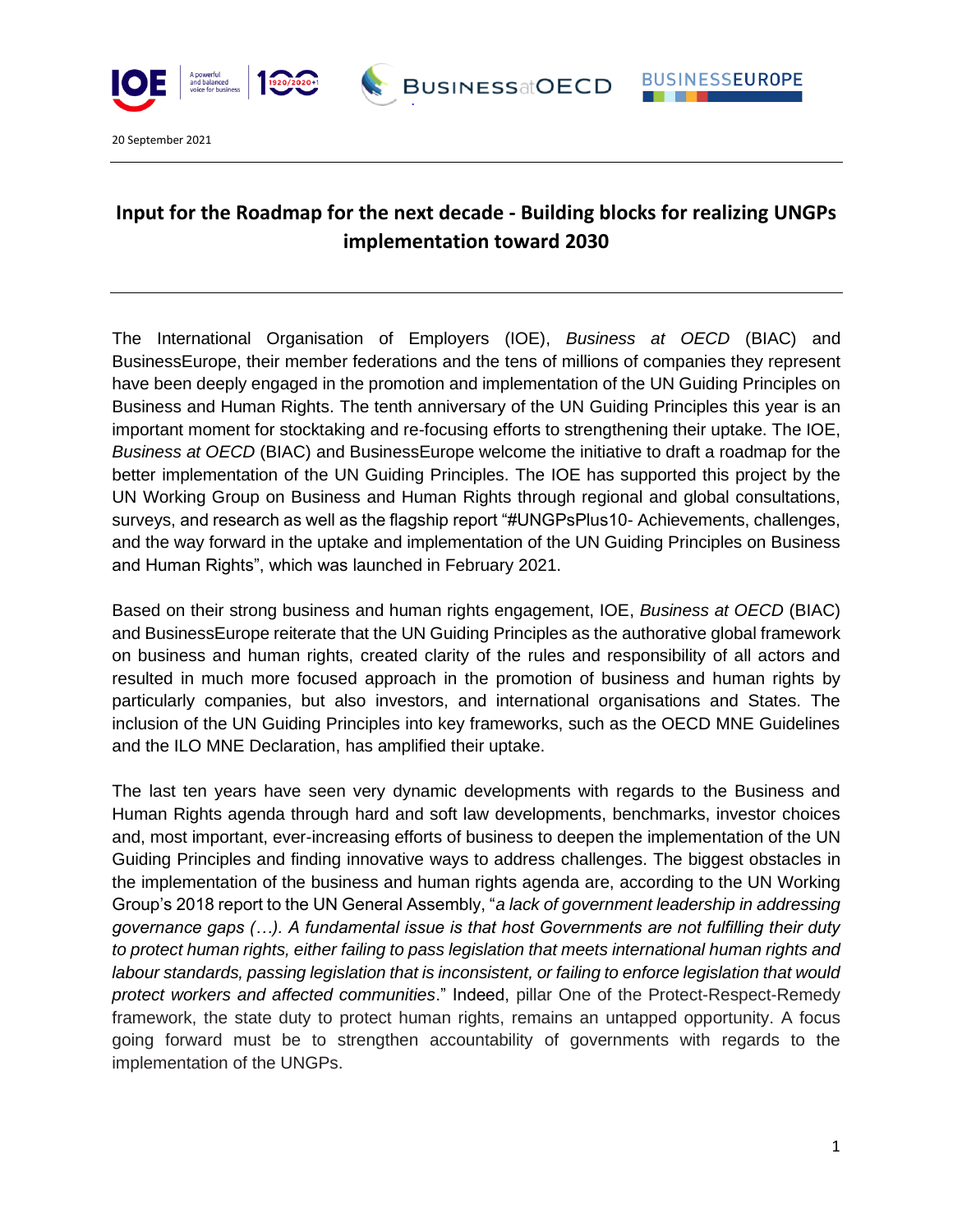



National Action Plans (NAPs) must play a much bigger role in the promotion of the UNGPs. They are key for promoting local action. Solutions to implementing the UNGPs must be led locally in order to succeed and be sustainable. No external intervention can replace the influence, impact, and role of local leaders, so building and strengthening local leadership capacity on human rights issues is critical.

Open and transparent processes in the development of NAPs, which include all stakeholders, are key for the success of NAPs. NAPs should strengthen policy coherence and the role of government to establish and enforce law and to create and maintain stable and predictable political and legal systems alongside a climate conducive to economic and social progress. NAPs must focus on the implementation of the UN Guiding Principles and should not move beyond that. NAPs should be consistent in this respect so that businesses and other stakeholders have clarity and stability with regard to their role and responsibilities, and the expectations of them.

Policy coherence is of utmost importance – at national level between ministries, at international level between international organisations and also in policies implementing the UN Guiding Principles. Any new policy measures should be crafted in line with the UNGPs, share the same fundamental principles, and be based on the learnings from existing initiatives of what has worked and what has not.

The root causes of human rights challenges, such as poverty, weak governance & corruption, have not so far received the necessary attention in strategies to move the human rights agenda forward. Too often business is regarded as the easiest way to fix problems whose causes are far beyond what individual companies can resolve. The roadmap for the better implementation of the UN Guiding Principles must put clear emphasis on comprehensively tackling such root causes, most evidently good governance and rule of law deficits, and lack of access to social protection, education, gender equality and decent work. The human-rights agenda needs an adequate and well-functioning ecosystem to flourish.

The informal economy is thereby of particular concern. More than 60 percent of the global workforce is in the informal economy. It is there, in the informal economy, where the human rights risks are the highest. However, action so far is rather limited to promote the transition from the informal to the formal economy. Without finding innovative ways to address the challenges of informality, progress to the better implementation of the UN Guiding Principles will be very limited.

Access to remedy continues to be of deep concern. Research shows, that the states which have major deficits when it comes to the protection of the human rights of their citizens, also have the biggest challenges when it comes to access to remedies. Insufficient enforcement of human rights and lack of effective judicial frameworks do not mean thereby that these are the countries, in which companies can get on with their business activities unimpeded and without restrictions. The opposite is the case: It is especially the states with the biggest human rights and access to remedy challenges in which the entrepreneurial freedom is most restricted. Ineffective judicial systems,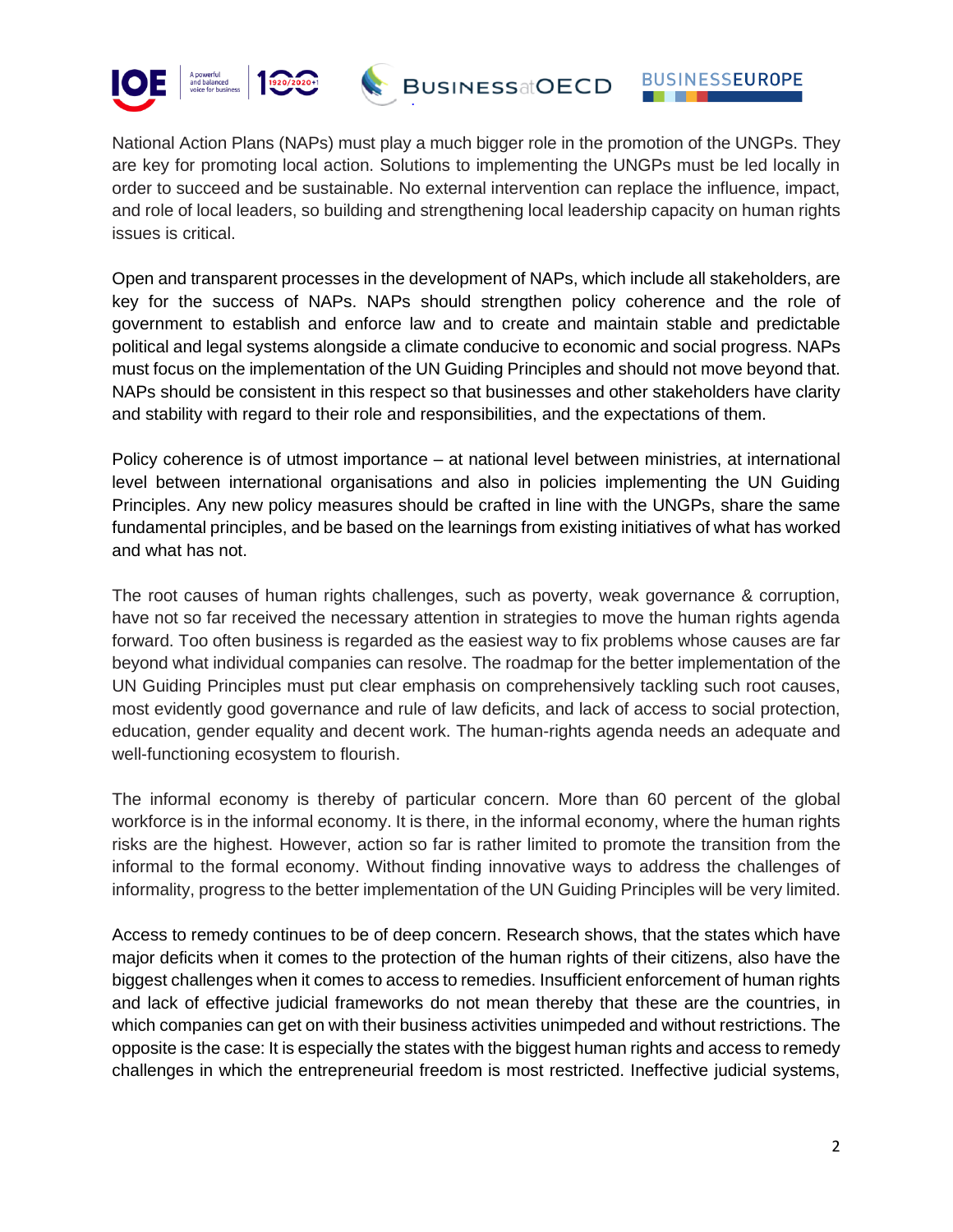



corruption, deficient administrations, and arbitrary political decisions hamper companies in their business activity, impede planning certainty and make investments an inherent risk.

Shortcomings in judicial systems are not carved in stone. Some countries are making progress in addressing the issues. Progress, however, is too slow, not comprehensive enough throughout the different areas of good governance and even more uneven between countries. What is needed are stronger commitments by governments to deliver on their duty under international law to provide access to remedy. The roadmap for the better implementation of the UN Guiding Principles must put the finger on the weak spot and call for more ambitious action to improve judicial systems at local level. Since access to remedy in the vast majority of cases is most likely to come through better and more effective judicial systems at a national level where violations occur, efforts and resources should be focused on improving national judicial systems in host countries and where violations occur, instead of focusing on expanding the availability of extraterritorial jurisdiction and on building new international legal structures.

Innovative approaches and partnerships between different actors are key to address systemic issues, which one actor alone will not be able to resolve. One good example of innovative partnership approaches is the Alliance 8.7, which brings together all actors – governments, social partners, civil society, UN - at international level and local level to focus on the eradication of child labour in line with the SDGs. Another initiative worth mentioning is the Call to Action in the Garment industry, an alliance of international and national employer and worker organisations, companies, multistakeholder initiatives, governments, and the ILO to mitigate the impact of COVID-19 on the garment industry. To make this happen, trust and collaboration must be strengthened between the relevant and legitimate actors involved in the business and humanrights agenda so that they can work together to contribute to the development of public policies in a constructive environment devoid of ideological polarisation. Moreover, business and their representative organisations must be part of the solution and not perceived as the problem and must be fully involved in the development of normative and non-normative processes.

Peer-learning and the exchange of experience are key to support each other in the implementation of the UN Guiding Principles. The increasing numbers of national and regional business and human rights forums are important platforms to allow the exchange of good practices, learnings and the identification of innovative and effective tools that can serve as examples that can be replicated and scaled up. These platforms must be thereby fully inclusive. All legal companies have the opportunity and responsibility to improve their human rights impact and contribute to the implementation of the UNGPs, as well as the 2030 Agenda. Excluding companies that operate in certain sectors, or for any other reason, from joint action, peer-learning, and the conversation in general will not help affected communities and groups, quite the opposite.

The roadmap for the better implementation of the UN Guiding Principles should take a "think small first" approach. Small and medium-sized enterprises (SMEs) are the essential backbone of all economies around the world and, moreover, many small and medium-sized enterprises are active on a global scale. SMEs have different challenges and resources, but also possibilities when it